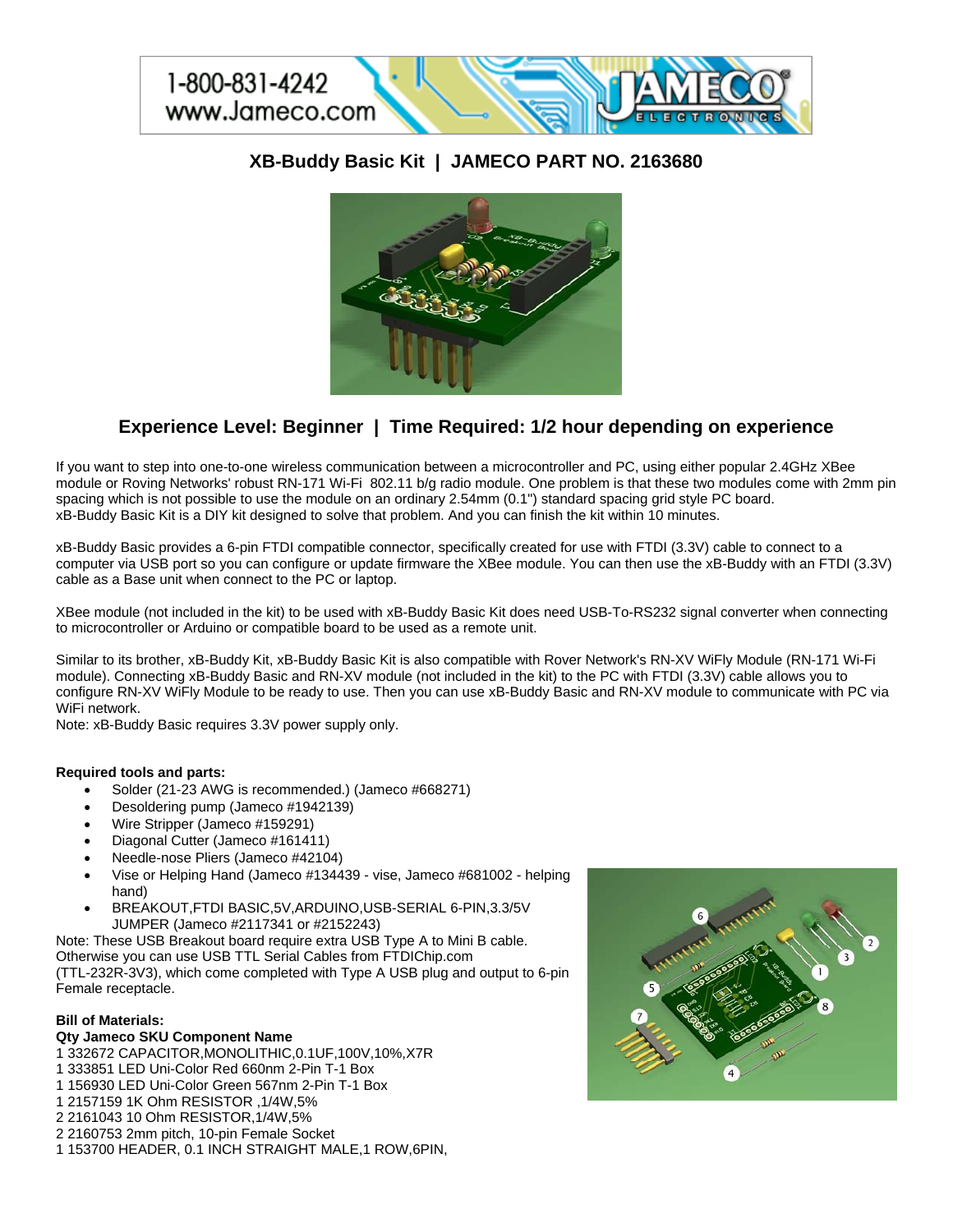#### **Step 1 - Check the kit to verify all the parts are included**

Get your tools ready! Beside the kit you will also need a circuit board vise, soldering iron & solder, diagonal cutters, and a desoldering tool. To begin, heat up the soldering iron to approximately 700 degree Fahrenheit and tin the tip of the iron if necessary.

#### **Step 2 – Soldering the Resistors**

R1 and R2 resistors are 1K (1000) Ohm. 1K Ohm resistor is coded Brown, Black, Red, and Gold (plus/minus 5% tolerance). Insert resistors R1, and R2 into places, on the top layer of the board. Spread both leads of each resistor out wide, then solder. Use wire cutters, clip off the excess leads near the solder joint.

R3 resistor is 10 Ohm and is coded Brown, Black, Black, and Gold (plus/minus 5% tolerance).

Insert the resistor R3 into place, on the top layer of the board. Resistors are not polarized so you don't have to worry about how they are oriented.

Spread both leads of the resistor out wide, so they will not fall off when you solder it. Place the bottom layer of the PCB face up in a vise or third-hand so that it will be easy to work on. Heat both the pad and the lead for a couple of seconds with solder iron, then applying solder. Use wire cutters to clip off the excess leads near the solder joint.

#### **Step 3 – Soldering the 0.1uF (or 100nF) Capacitor**

Insert capacitor (C1) into place , on the top layer of the board, the side that labels the components with white

silk-screened. C1 is ceramic capacitors. They are not polarized so you don't have to worry about how the leads are oriented.

Put the component in place, spread both leads of the capacitor out wide, so they will not fall off when you solder it. Solder and the use the wire cutters to clip off the excess leads near the solder joint.

#### **Step 4 – Soldering the 3mm LEDS**

There is one pair of LEDs, LED1 (green) and LED2 (red). Insert LED1, LED2 into places, on the top layer of the board, the side that labels the components with white silk-screened.

All LEDs are polarized, and how it is oriented matters! So you must place the longer lead (positive anode) in the positive-marked(+) hole. Spread both leads of the LEDs out wide, so they will not fall off when you solder. Solder and cut excess leads.

## **Step 5 – Solder the 2mm pitch, 10-pin Receptacles**

Insert the 2mm pitch, 10-pin Female Sockets into places, on each side along the length of the XB-Buddy PCB. Since the leads of the sockets are very short, you might want to use masking tape to hold the sockets while doing the soldering. Turn the board over, mount the PCB in a vise or third-hand. Heat both the pad and the lead for a couple of seconds with solder iron, then applying solder. Use wire cutters to trim off the excess leads near the solder joint.

### **Step 6 – Solder the 6-pin FTDI Male Connector**

We are going to do the solder on the top layer of the board. 6-pin Male header has a plastic holder between both ends, one side is shorter than the other. We needed to insert the short side of the 6-pin FTDI Male Connector toward the bottom layer of the xB-Buddy PCB. Secure the 6-pin FTDI Male Connector with masking tape.

Mount the PCB in a vise or third-hand without turning the board over. Make sure the top of the board is facing you. Heat both the pad and the end lead for a couple of seconds with solder iron, then apply solder. Congratulations! We are done with the soldering!

**Step 7 – Install the FTDI Driver** 









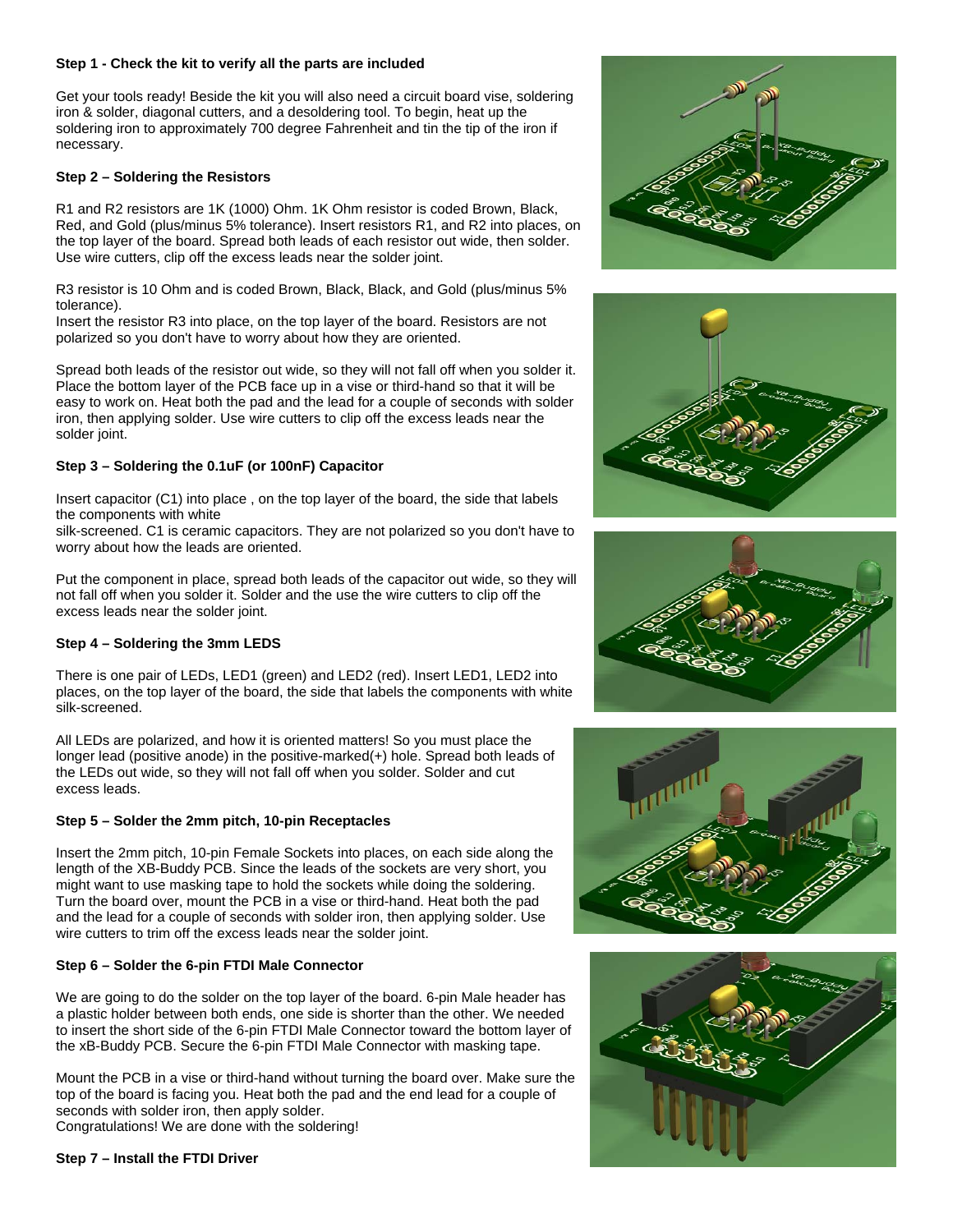If this is the first time you are using FTDI cable for converting RS-232 or TTL serial transmissions to USB signals with the xB-Buddy Basic Kit, you must install the FTDI Driver. We need the software drivers to allow support for legacy devices with modern computers.

First, verify all the components were installed properly, especially the polarity of all the LEDs.

You do not need to have FTDI cable connects to PC or laptop to install the FTDI driver.

- Go to FTDI website, and download FTDI driver. The VCP driver is the one to use.
- http://www.ftdichip.com/Drivers/CDM/CDM%202.08.24%20WHQL%20Certified.zip
- If your PC is Windows, you can click at setup executable to automatically install to your system.
- Click the Run button when the File Download dialogue box appears.
- Click Run at Security Warning dialogue box to verify to setup.
- A command prompt appears and informs you when the installation of the driver is complete.

Continue on to next step to verify COM Port of your FTDI cable.

The FTDI cable has six output pins. Each output pin is represented by different color as follow:

- GND Black
- CTS Brown
- VCC RED (VCC is either 5V or 3.3V, we are using 3.3V cable with xB-Buddy because both XBee module or RN-XV WiFi module requires 3.3V power supply.)
- TX Orange (Output signal from PC to XBee module)
- RX Yellow (Input signal to PC from XBee module)
- DTR Green (A hardware reset pin)

Connect Female Socket end of FTDI cable to XB-Buddy Basic Kit FTDI Male connector. Make sure you are connecting FTDI cable correctly according to the list above.

Note: DO NOT install the XBee module on the XB-Buddy while perform this step!

- From Start Menu, click at Control Panel.
- In Control Panel Window, select System icon.
- In the System Properties dialogue box, Click at Hardware tab and select Device Manager button.
- Click at the + box in front of Ports (COM & LPT) list.

Insert the USB end from the FTDI cable to available USB port. You will notice the addition USB Serial Port added to the list of Ports (COM & LPT) list. For example, COM4 is the new addition USB port. From now on COM4 is the assigned port name for this particular XB-Buddy. Your XB\_Buddy may have different COM number.

- Click at the Port Settings tab.
- Set the Baud rate (Bits per seconds) to value you want or uses the default value of 9600.
- (5) Set Data bits to 8. Parity to None, Stop bits to 1, and Flow Control to None.
- (6) Then, click the Advanced... button.
- (7) The last thing to set is Check the Set RTS On Close.

## **Step 8 - Download and Install XCTU**

Serial data is transmitted wirelessly from one XBee modem, and receives by the other, and vice versa. XCTU is an utility program to help configure XBees and upgrade firmware, created by Digi/Maxstream.

It is only available on Windows platform.

This step will guide you to setup XB-Buddy to use with XBee module, assuming that it is the first time you use XBee. For those who is familiar with this step can skip this step, and hope you'll enjoy using XB\_Buddy.

First, download XCTU program from Digi's download page. http://www.digi.com/support/productdetail?pid=3352&osvid=57&type=utilities

- Double click the latest version of XCTU Installer. Click "I agree" radio button and click Next button. Locate the Folder to install the
- XCTU application, then click Next > button. Click Next > button to confirm the installation.
- Click Run button, when the File Download dialogue box appear.
- Click Run at Security Warning dialogue box to verify to setup.

After the installation is completed, a question dialogue shows up to ask if you would like to download the firmware updates. Click Yes, to answer the question. The Get new versions dialogue appears. Choose Web button to update source from Digi's website. Wait until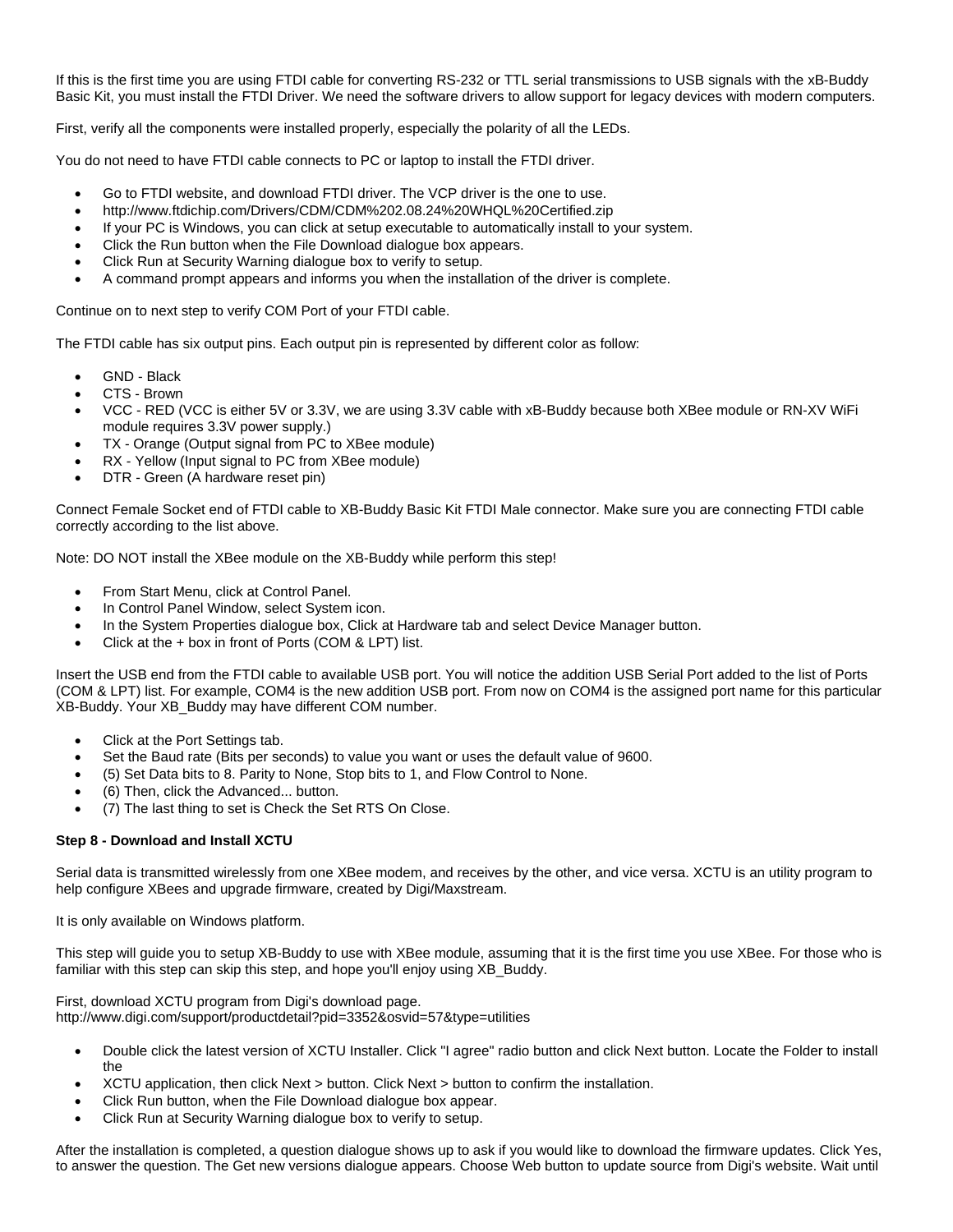done. Then click Done button. Click Close button when Installation Complete dialog displays message saying that X-CTU has been successfully installed.

## **Step 9 - Configure the XBee Module with XCTU**

Plug the XBee module (not included in the kit.) on XB-Buddy Basic Kit. Connect xB-Buddy Basic Kit to FTDI cable. Insert USB end from FTDI cable to USB port on the PC or laptop.

- Click on XCTU shortcut icon on the desktop.
- Select USB Serial Port according to Step 9.
- Set the Baud rate accordingly. Since we did not change anything in the previous step, we leave it as it is 9600.
- Click Test / Query button to test the Serial communication between XCTU and XB-Buddy.
- The Com test / Query Modem dialogue pops up and displays the XBee's Modem type, and Serial Number.
- If an error occurred, the error dialogue will display the error messages and gives some advice. Click at Modem Configuration tab.
- Click at Read button. All the XBee information folders are displayed in the information window.
- To set the PAN ID, click at PAN ID in the Networking & Security folder. Then enter the preferred four-digit PAN ID to what you like.
- Note: this PAN ID is an identification number that allows all the XBee modules that has the same PAN ID to communicate to each other.
- Scroll down to Serial Interfacing folder. Then set the Interface Data Rate (BD) to what you prefer, or you can leave it as default-9600.

The BD or baud rate is important, even XBee modules with the same PAN ID can not talk to each other, if they do not have the same baud rate. To set the value we just change, click at Write button. Now, you are ready to use the XBee module and XB-Buddy to talk to other XBee module(s) wirelessly.

See XBee wireless communication sample project at: <http://www.instructables.com/id/Make-Wired-Robotic-Arm-Edge-to-Wireless-with-DIY/>

# **Step 10 - Configure the XBee Module with HyperTerminal**

HyperTerminal is a communications and terminal emulation utility that comes with Windows Operating System. HyperTerminal can be used to set up connection between two computers using the serial port and for serial-port control of external devices or systems such as scientific instruments, robots, or radio communications stations.

You can send AT commands to set the style through HyperTerminal to make sure that your modem, such as XBee, is connected properly. Follow these steps to configure XBee modem with HyperTerminal:

Plug the XBee module (not included in the kit.) on XB-Buddy Basic Kit. Connect xB-Buddy Basic Kit to FTDI cable. Insert USB end from FTDI cable to USB port on the PC or laptop.

- Click the Start button on the Windows desktop.
- Click All Programs tab to bring up the menu list.
- Click Accessories->Communication->HyperTerminal

The HyperTerminal displays a dialogue box asking whether you want to make HyperTerminal to be default telnet program? It's up to you to choose the Yes or No button. HyperTerminal New Connection window opens with another dialogue box asking for name and icon of the new connection.

- Type TestXBuddy in the Text box. Choose an icon for your new connection or click OK button to use default icon and start HyperTerminal. The Connect To dialogue appears, select XB-Buddy COM port name, (It can be the different Com Port number), mine is COM4, from Step 9.
- The next dialogue, COM4 Properties appears. Set the Bits per second to 9600, Data bit to 8, Parity to None, Stop bits to 1, and Flow control to None. And click OK button.
- There is one more step to do before we can start using Hyperterminal to configure XBee module. Click at Disconnect/Hang up icon on the menu bar. Select File->Properties from the main menu bar.
- The TestXBuddy Properties dialogue appears. Click at Setting tab, and click at ASCII Setup... button. Checks Send line ends with line feeds, check Echo typed characters locally, and check Append line feeds to incoming line ends, if those check boxes have not been checked. Then click OK button.
- In the HyperTerminal windows, click connect button.
- Type three + key in continuous sequence (+++). Do not type the Return or Enter key afterward.
- The terminal will respond with OK message after +++. It means that we can communicate to XBee module with no problem.

The way we are communicating with XBee module is by using AT commands. To set the PAN ID of the XBee module, we use ATID command.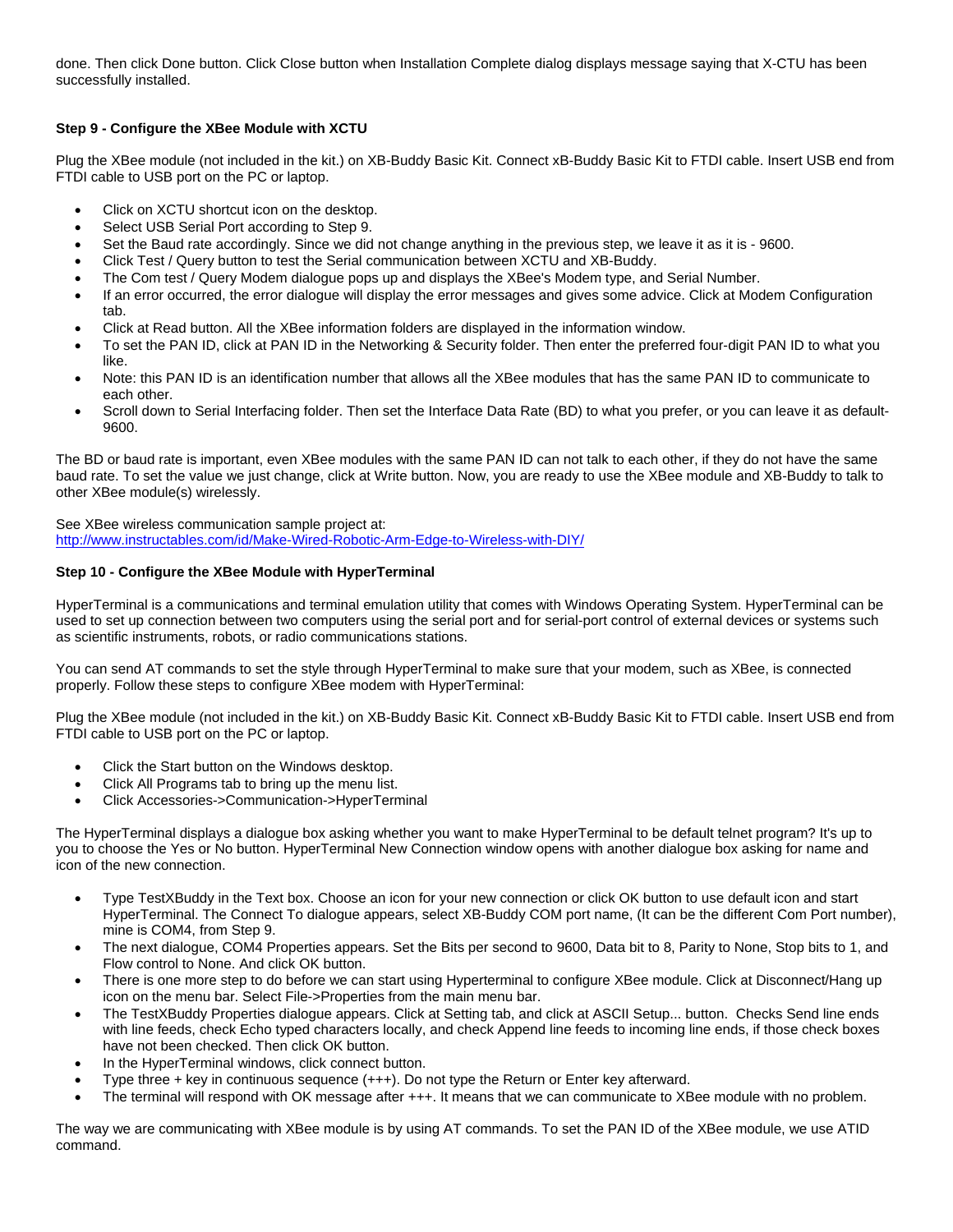- Type ATID and hit Enter key means that we want to know what is the current PANID of the XBee module. HyperTerminal respond with 3332 on the next line.
- Type ATID 3315 and hit Enter key means we want to set the PAN ID to the four digit numbers (you can set this four digit to any number from 0000 to 9999). HyperTerminal will acknowledge with OK message on the next line.

To set Baud Rate of the XBee module, we use ATBD command. Type ATBD and hit the Enter key means that we want to know what is the current Baud Rate of the XBee module. HyperTerminal will respond with a 3 on the next line.

The Baud Rate returns from XBee module is only one digit start from 0 to 7, and each number represents the Baud rate as following:

In this case, the Baud rate of the XBee module is 9600. To change the Baud rate to different value, for example 115200, just typeATBD 7 and hit Enter key. (space or no space between ATBD and number does not make any different!) The HyperTerminal will acknowledge with OK message on the next line.

To save your settings of XBee module, we use ATWR command. Type ATWR and hit Enter key. And that's it. Your XBee module is ready to use.

You can watch my XBee Video tutorial here: <http://www.youtube.com/watch?v=GwCaPkPANeA>

#### **Step 11 - Setup the RN-XV module using XB-Buddy.**

The RN-XV module (Not include in XB-Buddy kit) by Roving Networks is a certified Wi-Fi network solution. This WiFi module is based on Roving Networks' RN-171, and incorporates 802.11 b/g radio, 32 bit processor, TCP/IP stack with real time clock. Firmware is already pre-loaded to minimize development time of user's application. The RN-XV hardware configuration only requires Serial Communication (TX, RX, Power and Ground) to create a wireless data connection.

XB-Buddy is a kit for customer who want to migrate from XBee's 802.15.4 architecture to a standard TCP/IP based platform (RN-XV module) without buying extra hardware. You can drop RN-XV module into the same socket and having fun with a WiFi project right away.

This step should look familiar to you from Step 15. To configure RN-XV WiFi module we are going to use the different commands set than the AT command we used in Step 12.

First, Install the RN-XV WiFi module on XB-Buddy. Plug the RN-XV WiFi module (not included in the kit.) on XB-Buddy Basic Kit. Connect xB-Buddy Basic Kit to FTDI cable. Insert USB end from FTDI cable to USB port on the PC or laptop.

- Click Start button on the Windows desktop
- Click All Programs tab to bring up the menu list
- Click Accessories->Communication->HyperTerminal

HyperTerminal display dialogue box asking whether you want to make HyperTerminal to be default telnet program? It's up to you to choose the Yes or No button. The HyperTerminal New Connection window opens with another dialogue box asking for name and icon of the new connection.

- Type TestXBuddy in the Text box. Choose an icon for your new connection or click OK button to use default icon and start HyperTerminal.
- The Connect To dialogue appears, select XB-Buddy COM port name, mine is COM4, from Step 9.
- The next dialogue, COM4 Properties appears. Set the Bits per second to 9600, Data bit to 8, Parity to None, Stop bits to 1, and Flow control to None. And click OK button.

There is one more step to do before we can start using Hyperterminal to configure XBee module.

- Click at Disconnect/Hang up icon on the menu bar.
- Select File->Properties from the main menu bar.
- The TestXBuddy Properties dialogue appears. Click at Setting tab, and click at ASCII Setup... button.(4)
- Checks Send line ends with line feeds.